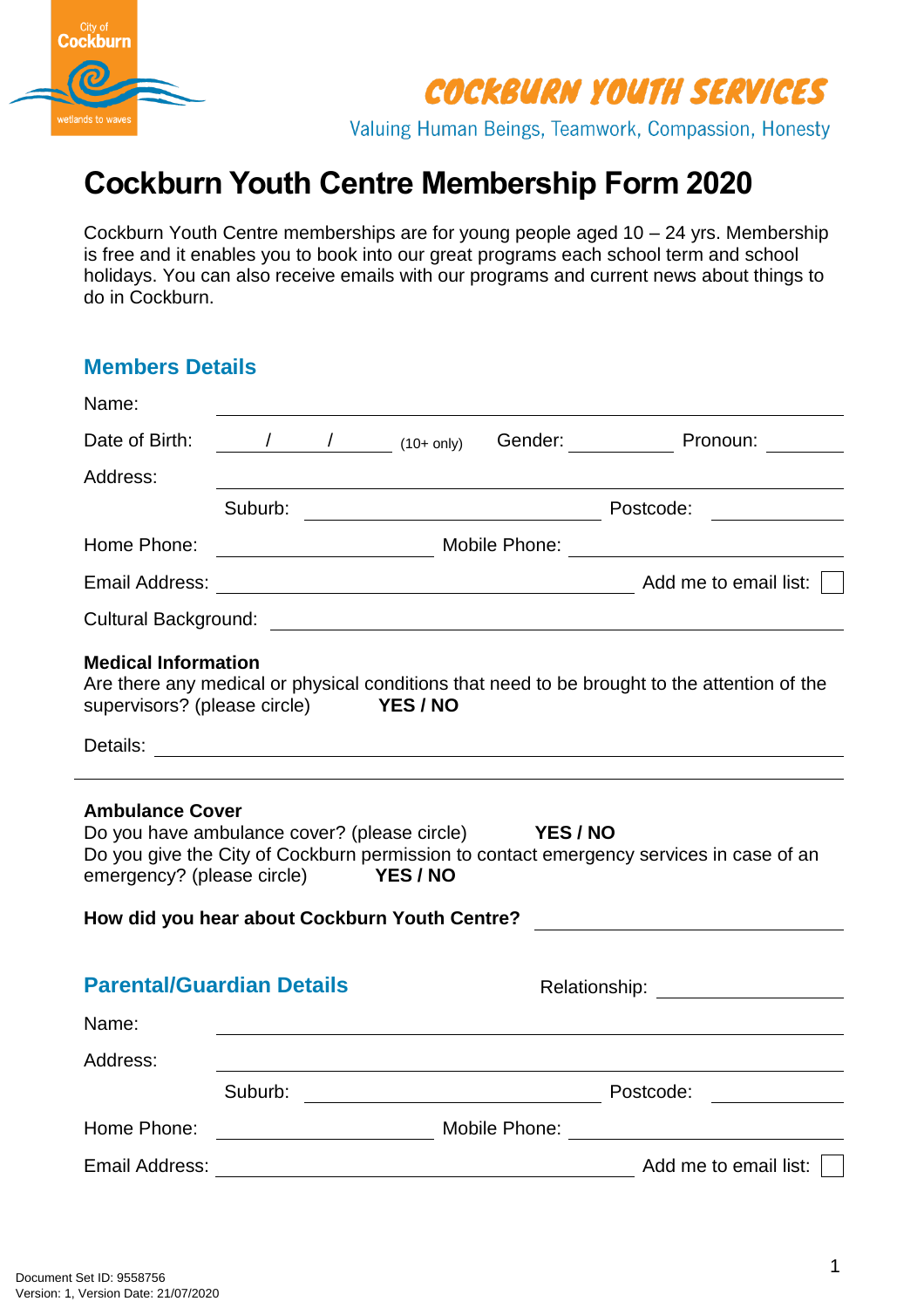

Valuing Human Beings, Teamwork, Compassion, Honesty

# **Emergency Contact (other than parent/guardian**

| Name:         |               |  |
|---------------|---------------|--|
| Relationship: |               |  |
| Home Phone:   | Mobile Phone: |  |

### **Information for Parents/Guardians**

### **Cancellation Procedure**

If members are unable to attend their class, the centre must be notified 24 hours prior to the beginning of class. Credits will be given to participants if they notify the centre within this timeframe. If participants do not notify the centre of their absence they are not eligible for a credit. A credit can be used within 3 months (that term/holiday period) of the cancellation date. If the Youth Centre, for unforeseen reasons, cancels a term class the member will automatically be issued with a credit which can be used by liaising with the centres Bookings and Activities Officer for an alternative arrangement.

### **Behaviour and Consequences**

Misbehaviour will be dealt with using our warning system. Usually there will be 3 warnings given. On the third warning the young person will be asked to leave the Youth Centre immediately, and will be given a ban for a specific period of time depending on the severity of the incident and at the discretion of the Youth Centre staff. The warning level may also be automatically escalated depending on the severity of the breach.

#### **Rules and Regulations**

For a full explanation of our rules and regulations please see the Bill of Rights attached (which your child will need to sign). In summary the rules are:

- No bullying of any kind
- No swearing
- No racist or sexist language
- No verbal abuse or threats to peers or staff.
- No fighting or aggressive behaviour
- No weapons or illegal items are to be brought into the centre or any program
- No deliberate damage to any property
- No stealing

Members are expected to treat staff, equipment and each other with respect at all times. Under no circumstance will anyone that appears the influence of any substance be allowed in the Cockburn Youth Centre.

#### **Duty of Care**

The City of Cockburn Youth Centre aims to provide a Safe and Welcoming environment and our staff will do all they can to make sure all young people are safe and taken care of whilst at the Youth Centre or participating in our programs.

Please note the City of Cockburn staff do not hold the authority to keep young person's at the centre at the request of parents. The City of Cockburn does not take responsibility for young person's whom leave the Youth Centre or who are not on the premises.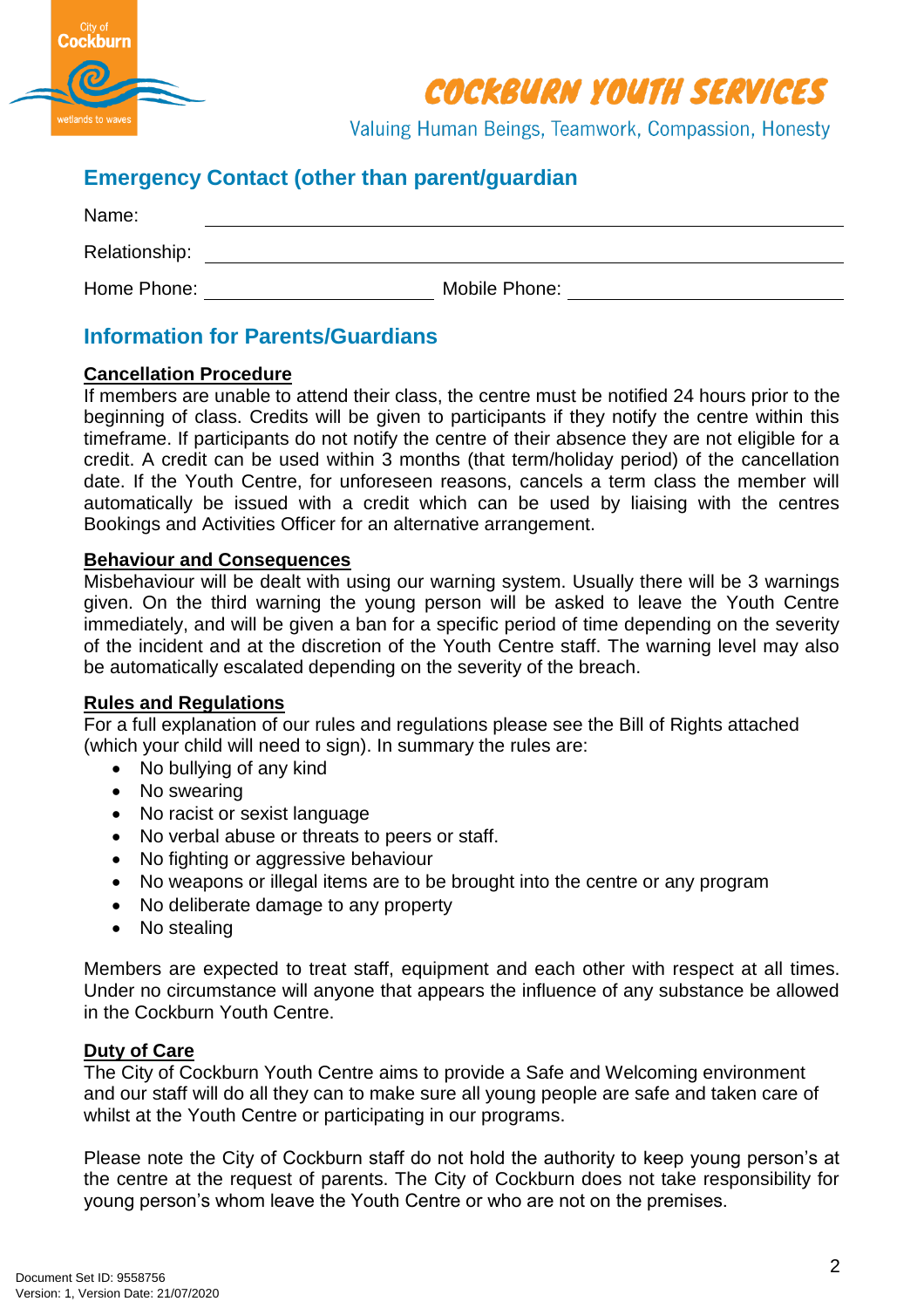

Valuing Human Beings, Teamwork, Compassion, Honesty

## **Parent/Guardian to sign**

I, \_\_\_\_\_\_\_\_\_\_\_\_\_\_\_\_\_\_\_\_\_\_\_\_\_\_\_\_\_\_\_\_\_\_\_\_agree that in a medical emergency my child will be given appropriate medical assistance and I agree to meet any expenses incurred for medical treatment or transport. My child has read the "Cockburn Youth Services Bill of Rights" and understands the conditions. I agree that my child may be sent home at the discretion of Cockburn Youth Services staff. If my child is sent home due to inappropriate behaviour I agree that refunds will be denied and I will meet any costs incurred.

I acknowledge that the City of Cockburn will not be liable for loss, damage or injury to property or person that may occur whilst attending the Cockburn Youth Centre or other Cockburn Youth Services programs or activities. I also acknowledge my child will be held accountable for any damages to equipment he/she hires while at the Youth Centre. This includes hired items that are not returned.

### **Photo Disclosure**

I give permission for photographs or video footage of my child's participation in any Cockburn Youth Services program to be used by the City of Cockburn for promotional purposes. I agree that I have no claim against the City of Cockburn for any reward for the publication of photographs or videos. (please circle) **YES / NO**

**Signed: Date:**

 $\vert$  I give permission for my child to participate in surveys conducted on behalf of the City of Cockburn, which are for the purpose of evaluating the Youth Services they provide.

# **Participant Contract**

### **Bill of Rights**

**Everyone attending Cockburn Youth Centre programs and activities has the right to:** 

- Be treated with courtesy, kindness and respect.
- Express their feelings and opinions assertively.
- Relax and recreate in an atmosphere of harmony and co-operation.
- Feel secure and safe in a supportive environment.
- Expect that Cockburn Youth Centre rules are fair, consistently implemented and respect the rights of all involved.
- Be valued for their individuality including that of race, gender, culture, age, physical or intellectual diversity.

### **To support these rights we all agree to:**

- Make all people feel welcome and ask them to join in our activities, or be part of our group.
- Treat others with courtesy, kindness and respect.
- Listen to other people and try to understand their points of view.
- Talk and discuss instead of yelling and arguing.
- Help each other and be co-operative.
- Watch out for each other to ensure everyone is safe and secure.
- Be responsible for our own actions.
- Apologise if we hurt someone's feelings.
- Value others for their individual differences.
- Respect each other's property.
- Support the Cockburn Youth Centre Rules